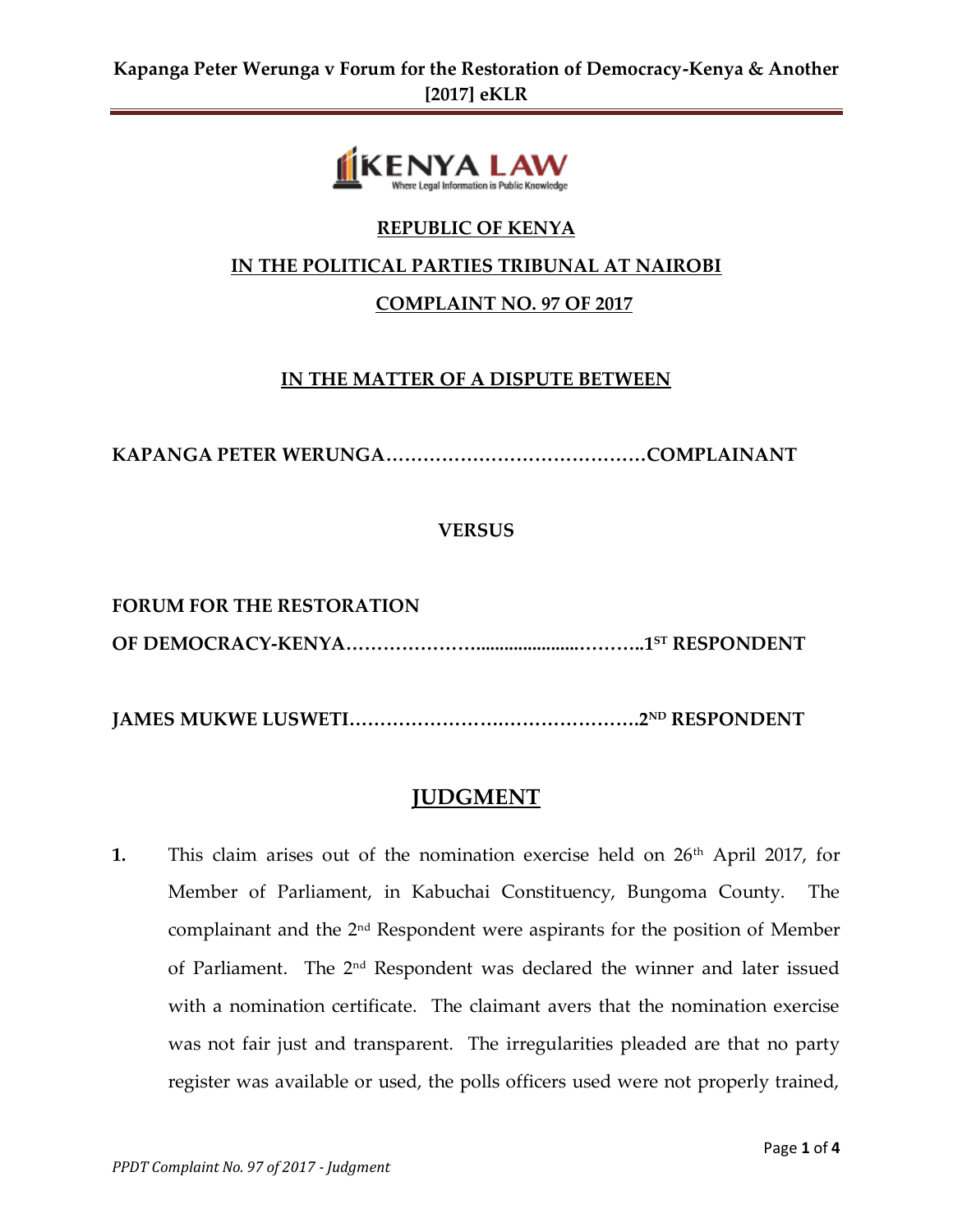# **Kapanga Peter Werunga v Forum for the Restoration of Democracy-Kenya & Another [2017] eKLR**

incidences of threats and violence to the complainant's agents, bribery, ballot stuffing, use of un-serialized ballot papers and that no returns in terms of Form 5a were filed as required under the  $1<sup>st</sup>$  Respondents Nomination rules.

- **2.** The Complainant filed a complaint to the 1<sup>st</sup> Respondents dispute resolution board **(IDRM)** and his complaint was dismissed. The Complainant is aggrieved by the IDRM process as well as the nomination exercise and filed his statement of claim and supporting affidavit all filed on  $6<sup>th</sup>$  May 2017. The complaint is also supported by affidavits of the complainants poling agents namely Peter Wanyonyi Kikwe, Kennedy Wanyonyi Lukosi, Daniel Wangila Masinde and Christopher Shibutse all dated 4 th May 2017.
- **3.** The complaint is opposed. The 1<sup>st</sup> Respondent has filed a Replying Affidavit dated  $8<sup>th</sup>$  May 2017. The affidavit is sworn by Dr. Eseli Simiyu, the Secretary General of the  $1<sup>st</sup>$  Respondent. The  $1<sup>st</sup>$  Respondent's case is that the complainant's issues were adequately addressed by the **IDRM** and they were found to lack merit. The  $1<sup>st</sup>$  Respondent maintains that the  $2<sup>nd</sup>$  Respondent was the winner and the nomination exercise reflected the will of the people.
- **4.** The 2nd Respondent also filed a replying affidavit on 8th May 2017. He avers that the complainant has not availed any tangible evidence to support the complaint and it is not for the Tribunal to make inferences. The nomination exercise largely reflects the will of the people of Kabuchai and the current complaint is an afterthought.

#### **Issues for determination**

**a) Whether the nomination was irregular and in contravention of the 1st Respondent's Constitution.**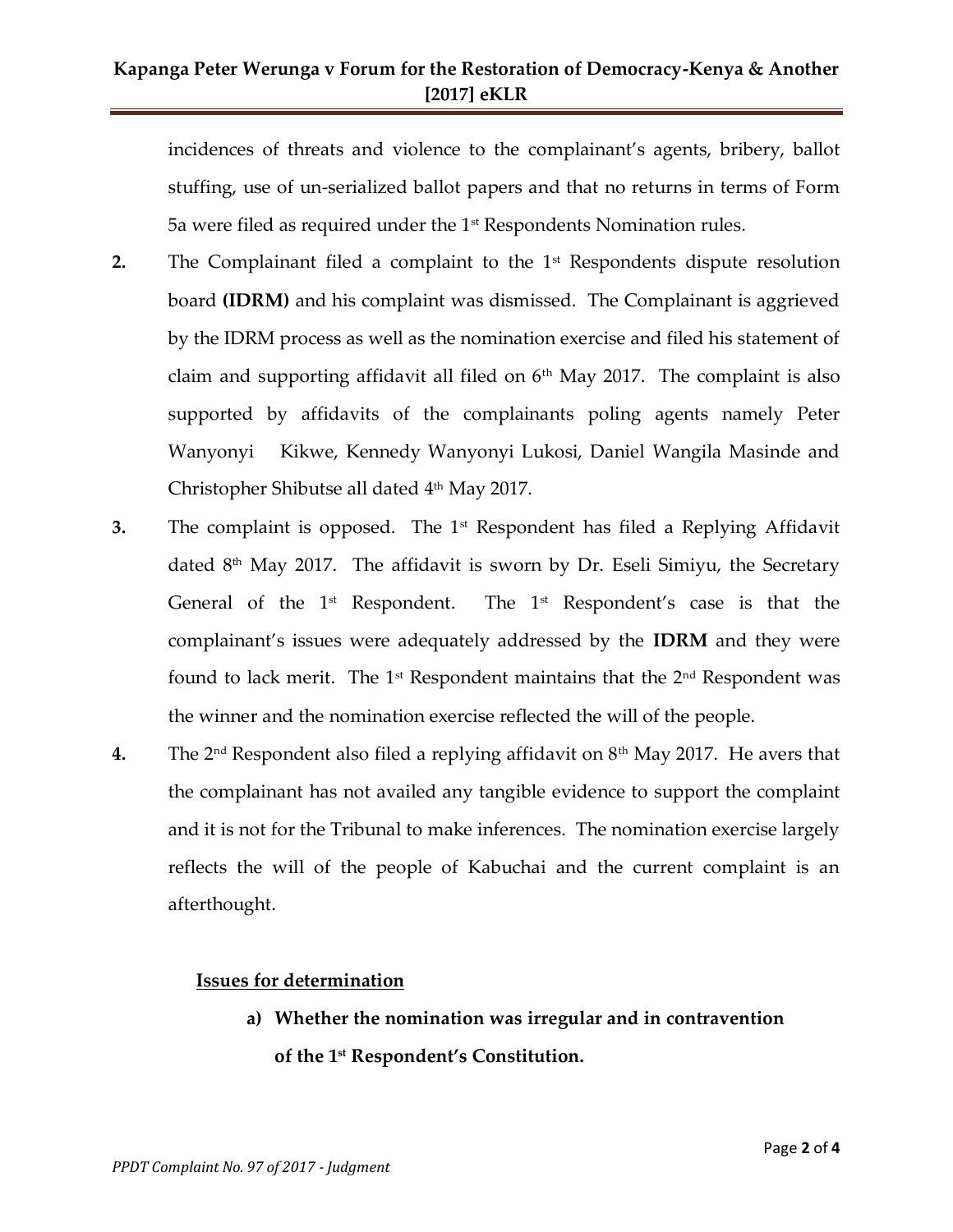- **b) Whether the hearing conducted by the party's dispute resolution board was flawed.**
- **c) What reliefs if any should be issued.**

# **A. Whether the nomination was irregular & in contravention of the 1st Respondents Constitution.**

**5.** The complainant particularized irregularities in paragraph 6 of the statement of claim and averred contravention of part 2 clause 10 of the nomination rules. We have also considered the affidavits supplied by the complainant's agents. It is possible that the incidences of irregularities occurred but unfortunately we are unable to conclusively determine them on the basis of the documents in our possession. For instance, the Complainant alleges incidences of voter bribery but the photograph adduced to support the allegation does not prove it. We note that the declarations made by Presiding Officers were signed by agents. For instance, the form 5 for West Nalondo was signed by Daniel Masinde who is the Complainant's agent as per the affidavit filed by him in these proceedings.

# **B. Whether the proceedings before the party's dispute resolution mechanism board were flawed.**

**6.** The Complainant has particularized his grievances as to two conduct of the hearings at **IDRM** in paragraph 21 of the Supporting Affidavit. These includes the fact that the Complainant and the 2<sup>nd</sup> Respondent were summoned and appeared separately and the claimant was therefore never given an opportunity to respond to the 2nd Respondents allegations.